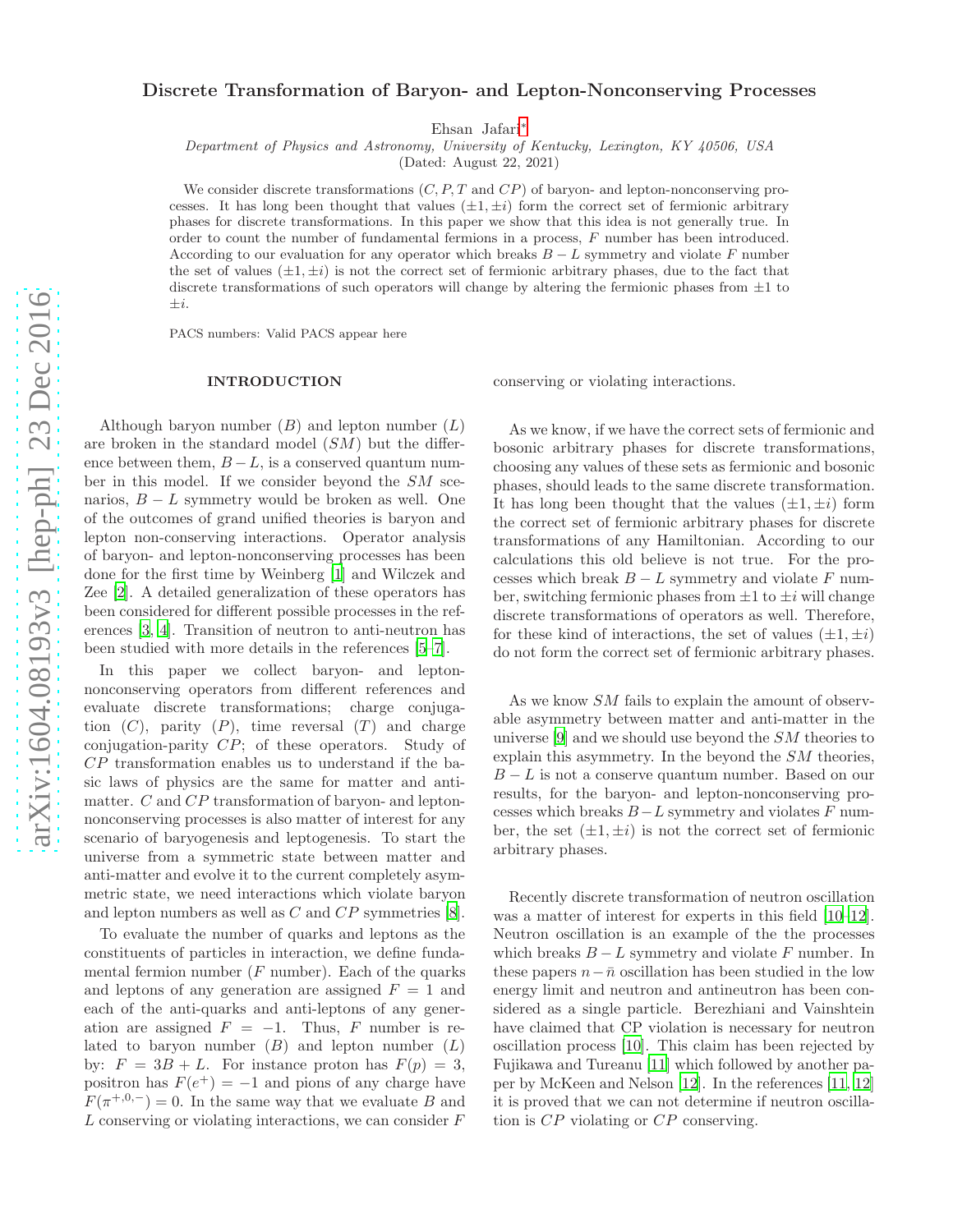## FERMIONIC FIELD OPERATOR AND DISCRETE TRANSFORMATIONS

If we show fermionic field operator by  $\psi(t, x)$  and consider the metric  $g^{\mu\nu} = (1, -1, -1, -1)$  and  $\gamma$  matrices with Dirac algebra  $\{\gamma^{\mu}, \gamma^{\nu}\} = 2g^{\mu\nu}$ , we can define transformation of  $\psi(t, x)$  under the action of discrete transformations as:

$$
C\psi(t,x) C^{\dagger} = \eta_c c \bar{\psi}^T(t,x)
$$
 (1)

$$
P\psi(t,x) P^{\dagger} = \eta_p \gamma^0 \psi(t,-x)
$$
 (2)

$$
T\psi(t,x)T^{-1} = \eta_t \gamma^1 \gamma^3 \psi(-t,x)
$$
 (3)

where  $c = i\gamma^2 \gamma^0$  and  $\eta_c$ ,  $\eta_p$  and  $\eta_t$  are arbitrary phases with the condition  $|\eta_p|^2$ ,  $|\eta_c|^2$ ,  $|\eta_t|^2 = 1$ . These arbitrary phases can be narrowed down to  $\eta_c^2, \eta_p^2, \eta_t^2 = \pm 1$  due to the fact that we expect applying two successive discrete transformations should not change the observable quantities which all consist of even number of field operators [\[13\]](#page-6-1). This leads to  $\eta_c, \eta_p, \eta_t = \pm 1$  or  $\pm i$ .

It has long been assumed that the values  $(\pm 1, \pm i)$  form the correct set of fermionic arbitrary phases. Therefore, we can see different choices of these values as fermionic arbitrary phases in literatures. As an example if we consider  $\bar{\psi} \Gamma \psi$  where  $\Gamma = 1, \gamma^5, \gamma^{\mu}, \gamma^{\mu} \gamma^5, \sigma^{\mu \nu}$ ; discrete transformations of these fermion bilinears are the same if we choose any value of the set  $(\pm 1, \pm i)$  as an arbitrary phase. In this paper we will show that this assumption is not generally true. We choose Peskin and Schroeder convention and put  $\eta_c = \eta_p = \eta_t = 1$  [\[13\]](#page-6-1). We will see that changing these arbitrary phases from 1 to  $\pm i$ will change discrete transformations of interactions which break  $B - L$  symmetry and violate F number. For the mentioned interactions if we change any of the fermionic arbitrary phases  $\eta_c$ ,  $\eta_p$  or  $\eta_t$  from 1 to  $\pm i$ , terms which are −even (or −odd) under the action of discrete transformations become  $-odd$  (or $-even$ ). Thus, the set  $(\pm 1, \pm i)$ is not the correct set of fermionic arbitrary phases.

In this paper we have collected baryon- and leptonnonconserving operators from the various references. We should emphasize that all of these operators are model independent and in writing them no specific grand unified theory or other baryon- and lepton-nonconserving gauge theory has been considered. Table of discrete transformation of different fermion bilinears is provided in the Appendix. These fermion bilinears are used as the building blocks of interacting operators.

# $\Delta B = \Delta L = -1$  nucleon decay $(p \rightarrow e^+ \pi^0, etc.)$  [\[1\]](#page-5-1)

These interactions violate  $F$  number and conserve  $B -$ L symmetry. Because of conservation of  $B - L$  nucleon

can only decay to anti-leptons,  $n \to e^+ \pi^-$ . The dominant  $SU(3) \times SU(2) \times U(1)$  invariant operators which mediate such interactions are dimension 6  $(d = 6)$  operators and have the form  $QQQL$ :

<span id="page-1-0"></span>
$$
\epsilon_{\alpha\beta\gamma}\epsilon_{ij}\left(d_{R\alpha}^T c u_{R\beta}\right)\left(q_{L\gamma i}^T c l_{Lj}\right),\tag{4}
$$

$$
\epsilon_{\alpha\beta\gamma}\epsilon_{ij}\left(q_{L\alpha i}^{T}cq_{L\beta j}\right)\left(u_{R\gamma}^{T}ce_{Rd}\right),\tag{5}
$$

$$
\epsilon_{\alpha\beta\gamma}\epsilon_{ij}\epsilon_{kl}\left(q_{L\alpha i}^T c q_{L\beta j}\right)\left(q_{L\gamma k}^T c l_{Ll}\right),\tag{6}
$$

$$
\epsilon_{\alpha\beta\gamma} \left( q_{L\alpha i}^T c q_{L\beta j} \right) \left( q_{L\gamma k}^T c l_{Ll} \right) \times \left( \vec{\tau} \epsilon \right)_{ij} \cdot \left( \vec{\tau} \epsilon \right)_{kl}, \tag{7}
$$

$$
\epsilon_{\alpha\beta\gamma} \left( d_{R\alpha}^T c u_{R\beta} \right) \left( u_{R\gamma}^T c e_R \right), \tag{8}
$$

<span id="page-1-1"></span>
$$
\epsilon_{\alpha\beta\gamma} \left( u_{R\alpha}^T c u_{R\beta} \right) \left( d_{R\gamma}^T c e_R \right). \tag{9}
$$

In the above equations  $\alpha$ ,  $\beta$  and  $\gamma$  are SU (3) indices, i, j, k and l are  $SU(2)$  indices,  $q_{L\alpha i}$  is the generic lefthanded quark doublet,  $u_{R\alpha}$  and  $d_{R\alpha}$  are generic righthanded quark singlets with charges  $\frac{2}{3}$  and  $-\frac{1}{3}$ ,  $l_{Li}$  is the generic left-handed lepton doublet,  $e_R$  is the generic right-handed charged lepton singlet,  $\epsilon_{\alpha\beta\gamma}$  and  $\epsilon_{ij}$  are totally antisymmetric  $SU(3)$  and  $SU(2)$  tensors with  $\epsilon_{123}=\epsilon_{12}=1.$ 

The operators  $(4)-(9)$  $(4)-(9)$  have the same transformations under the action of  $C, P, T$  and  $CP$ . Each operator consists of four terms. According to the table of discrete transformations in the Appendix we can see that terms with even or odd number of  $\gamma^5$  have different transformations under the action of  $C$  and  $P$ . In the case of charge conjugation we have:

$$
C = \begin{cases} \text{terms with even number of } \gamma^5 \text{ are } C - even \\ \text{terms with odd number of } \gamma^5 \text{ are } C - odd \end{cases}
$$

If instead of  $\eta_c = 1$  we choose  $\eta_c = \pm i$  this result will not change. Also parity evaluation leads to:

$$
P = \begin{cases} \text{terms with even number of } \gamma^5 \text{ are } P - even \\ \text{terms with odd number of } \gamma^5 \text{ are } P - odd \end{cases}
$$

Adopting  $\eta_p = \pm i$  will not change this transformations.

The above operators are  $T - even$ . This result would not be effected by changing  $\eta_t$  from 1 to  $\pm i$ . Also, they are all  $CP - even$ .

As we can see, discrete transformations of these operators which conserve  $B - L$  symmetry and violate F number are the same if we choose any value of the set  $(\pm 1, \pm i)$  as arbitrary phase. With the use of Appendix, we can see that under the action of discrete transformations they acquire fermionic arbitrary phase coefficients  $\eta_c^4$ ,  $\eta_p^4$  and  $\eta_t^4$  which is equal to 1 for  $\eta_c$ ,  $\eta_p$ ,  $\eta_t = \pm 1$  or  $\pm i$ .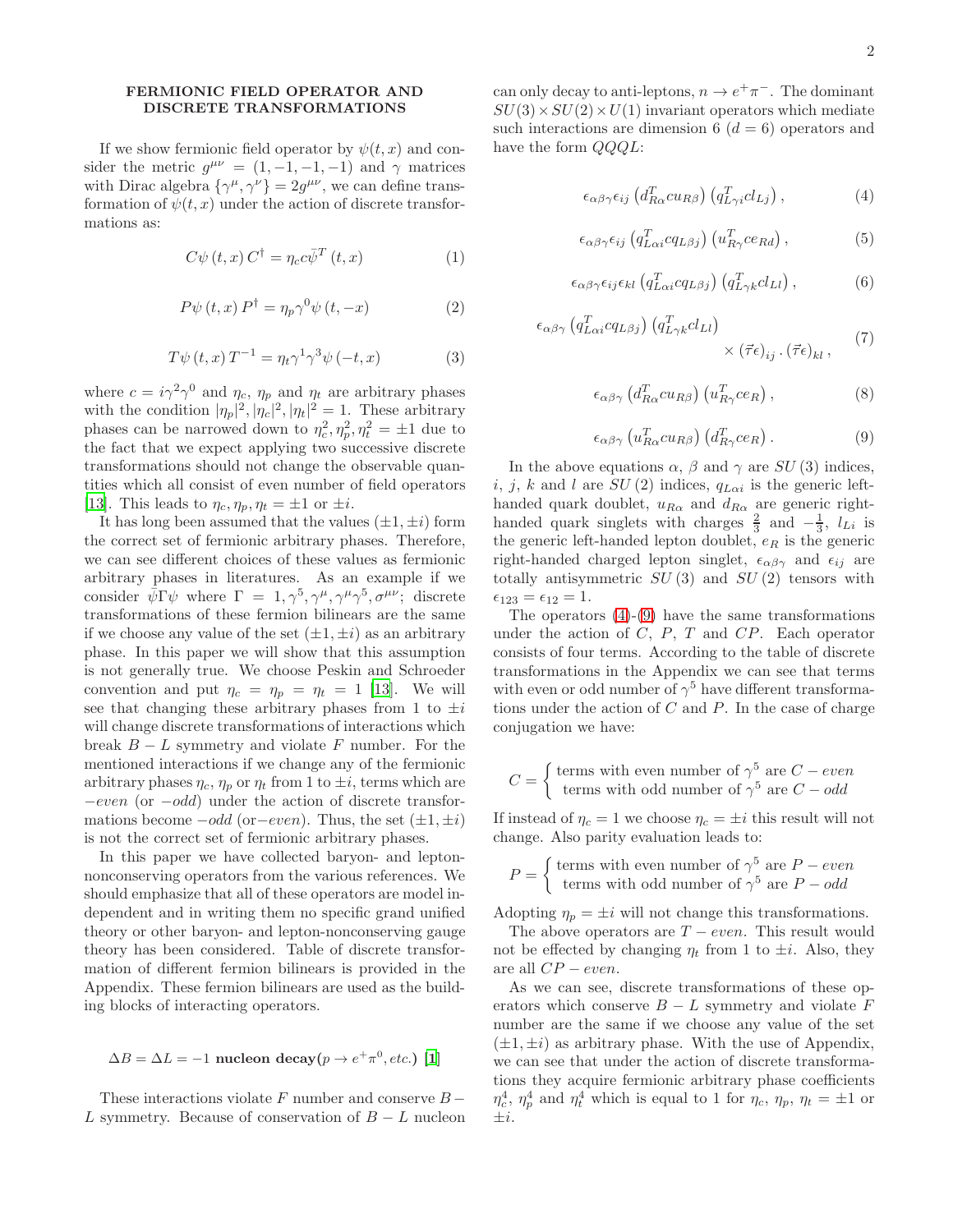# $\Delta B = -\Delta L = -1$  nucleon decay( $n \to e^- \pi^+$ , etc.) [\[3\]](#page-5-3)

These kind of processes violate  $F$  number and break  $B - L$  symmetry so, nucleons can decay to leptons( $p \rightarrow$  $e^{-}\pi^{+}\pi^{+}$ ). To be invariant under Lorentz transformation and weak  $SU(2)$ , the lowest dimensional operators for such interactions should have the form  $QQ\overline{Q}B$  with  $d = 7$ . Here B is a boson field or spacetime derivative. The lowest dimensional  $SU(3) \times SU(2) \times U(1)$  invariant operators are:

<span id="page-2-0"></span>
$$
\epsilon_{\alpha\beta\gamma}\epsilon_{ij}\epsilon_{kl}\left(q_{L\alpha i}^{T}cq_{L\beta j}\right)\left(\bar{l}_{Lk}d_{R\gamma}\right)\phi_{l}^{\dagger},\qquad(10)
$$

$$
\epsilon_{\alpha\beta\gamma} \left( q_{L\alpha i}^T c q_{L\beta j} \right) \left( \bar{l}_{Lj} d_{R\gamma} \right) \phi_i^{\dagger}, \tag{11}
$$

$$
\epsilon_{\alpha\beta\gamma} \left( d_{R\alpha}^T c d_{R\beta} \right) \left( \bar{e}_R q_{L\gamma i} \right) \phi_i^{\dagger}, \tag{12}
$$

$$
\epsilon_{\alpha\beta\gamma}\epsilon_{ij} \left( d_{R\alpha}^T c d_{R\beta} \right) \left( \bar{l}_{Li} u_{R\gamma} \right) \phi_j^{\dagger}, \tag{13}
$$

$$
\epsilon_{\alpha\beta\gamma}\epsilon_{ij} \left( d_{R\alpha}^T c u_{R\gamma} \right) \left( \bar{l}_{Li} d_{R\beta} \right) \phi_j^{\dagger}, \tag{14}
$$

<span id="page-2-2"></span>
$$
\epsilon_{\alpha\beta\gamma} \left( d_{R\alpha}^T c d_{R\beta} \right) \left( \bar{l}_{Li} d_{R\gamma} \right) \phi_i, \tag{15}
$$

<span id="page-2-3"></span>
$$
\epsilon_{\alpha\beta\gamma} \left( d_{R\alpha}^T c D_{\mu} d_{R\beta} \right) \left( \bar{l}_{Li} \gamma^{\mu} q_{L\gamma i} \right), \tag{16}
$$

<span id="page-2-4"></span>
$$
\epsilon_{\alpha\beta\gamma} \left( d_{R\alpha}^T c D_{\mu} d_{R\beta} \right) \left( \bar{e}_R \gamma^{\mu} d_{R\gamma} \right). \tag{17}
$$

<span id="page-2-1"></span>
$$
\epsilon_{\alpha\beta\gamma} \left( \bar{l}_{Li} D_{\mu} d_{R\beta} \right) \left( d_{R\alpha}^T c \gamma^{\mu} q_{L\gamma i} \right), \tag{18}
$$

Operators [\(10\)](#page-2-0)-[\(18\)](#page-2-1) do not have identical transformations under the action of discrete symmetries. Therefore we divide them into three subgroups:

### $Operations (10)-(15)$  $Operations (10)-(15)$  $Operations (10)-(15)$  $Operations (10)-(15)$

Under the action of charge conjugation we have:

$$
C = \begin{cases} \text{terms with even number of } \gamma^5 \text{ are } C - even \\ \text{terms with odd number of } \gamma^5 \text{ are } C - odd \end{cases}
$$

If instead of  $\eta_c = 1$  we choose  $\eta_c = \pm i$  then:

$$
C = \begin{cases} \text{terms with even number of } \gamma^5 \text{ are } C - odd \\ \text{terms with odd number of } \gamma^5 \text{ are } C - even \end{cases}
$$

As we can see due to changing  $\eta_c$  from 1 to  $\pm i$ ,  $C - even$ terms became  $C - odd$  and  $C - odd$  terms became  $C$ even. Under the effect of parity we have:

$$
P = \begin{cases} \text{terms with even number of } \gamma^5 \text{ are } P - odd \\ \text{terms with odd number of } \gamma^5 \text{ are } P - even \end{cases}
$$

If we change  $\eta_p$  from 1 to  $\pm i$ , parity transformation will change as well:

$$
P = \begin{cases} \text{terms with even number of } \gamma^5 \text{ are } P - even \\ \text{terms with odd number of } \gamma^5 \text{ are } P - odd \end{cases}
$$

Because of changing  $\eta_p$  from 1 to  $\pm i$ ,  $P - odd$  terms become  $P - even$  and vice versa.

This subgroup of operators are  $T - even$  and if we choose  $\eta_t = \pm i$  they become  $T - odd$ . According to our original phase convention, they are  $CP - odd$ .

$$
Operations (16)-(17)
$$

Under the effect of charge conjugation we have:

 $C = \begin{cases}$  terms with even number of  $\gamma^5$  are  $C - even$ terms with odd number of  $\gamma^5$  are  $C - odd$ 

and if we change  $\eta_c$  from 1 to  $\pm i$  we have:

$$
C = \begin{cases} \text{terms with even number of } \gamma^5 \text{ are } C - odd \\ \text{terms with odd number of } \gamma^5 \text{ are } C - even \end{cases}
$$

For parity we have:

$$
P = \begin{cases} \text{terms with even number of } \gamma^5 \text{ are } P - odd \\ \text{terms with odd number of } \gamma^5 \text{ are } P - even \end{cases}
$$

due to the change of  $\eta_p$  from 1 to  $\pm i$  we have:

$$
P = \begin{cases} \text{terms with even number of } \gamma^5 \text{ are } P - even \\ \text{terms with odd number of } \gamma^5 \text{ are } P - odd \end{cases}
$$

Both of these operators are  $T - odd$  and by changing  $\eta_t$ to  $\pm i$  they become  $T$  – even. Based on to our original arbitrary phase convention these two operators are  $CP$ odd.

## Operator [\(18\)](#page-2-1)

Under the effect of charge conjugation we have:

$$
C = \begin{cases} \text{terms with even number of } \gamma^5 \text{ are } C - odd \\ \text{terms with odd number of } \gamma^5 \text{ are } C - even \end{cases}
$$

by changing  $\eta_c$  to  $\pm i$ ,  $C - odd$  terms become  $C - even$ and vice versa. Under the effect of parity we have:

$$
P = \begin{cases} \text{terms with even number of } \gamma^5 \text{ are } P - odd \\ \text{terms with odd number of } \gamma^5 \text{ are } P - even \end{cases}
$$

and by changing  $\eta_p$  to  $\pm i$ , *P* − *odd* terms become *P* − *even* and vice versa.

This operator is  $T - odd$  and by choosing  $\eta_t = \pm i$  it becomes T−even. By using our original phase convention this operator is  $CP - even$ .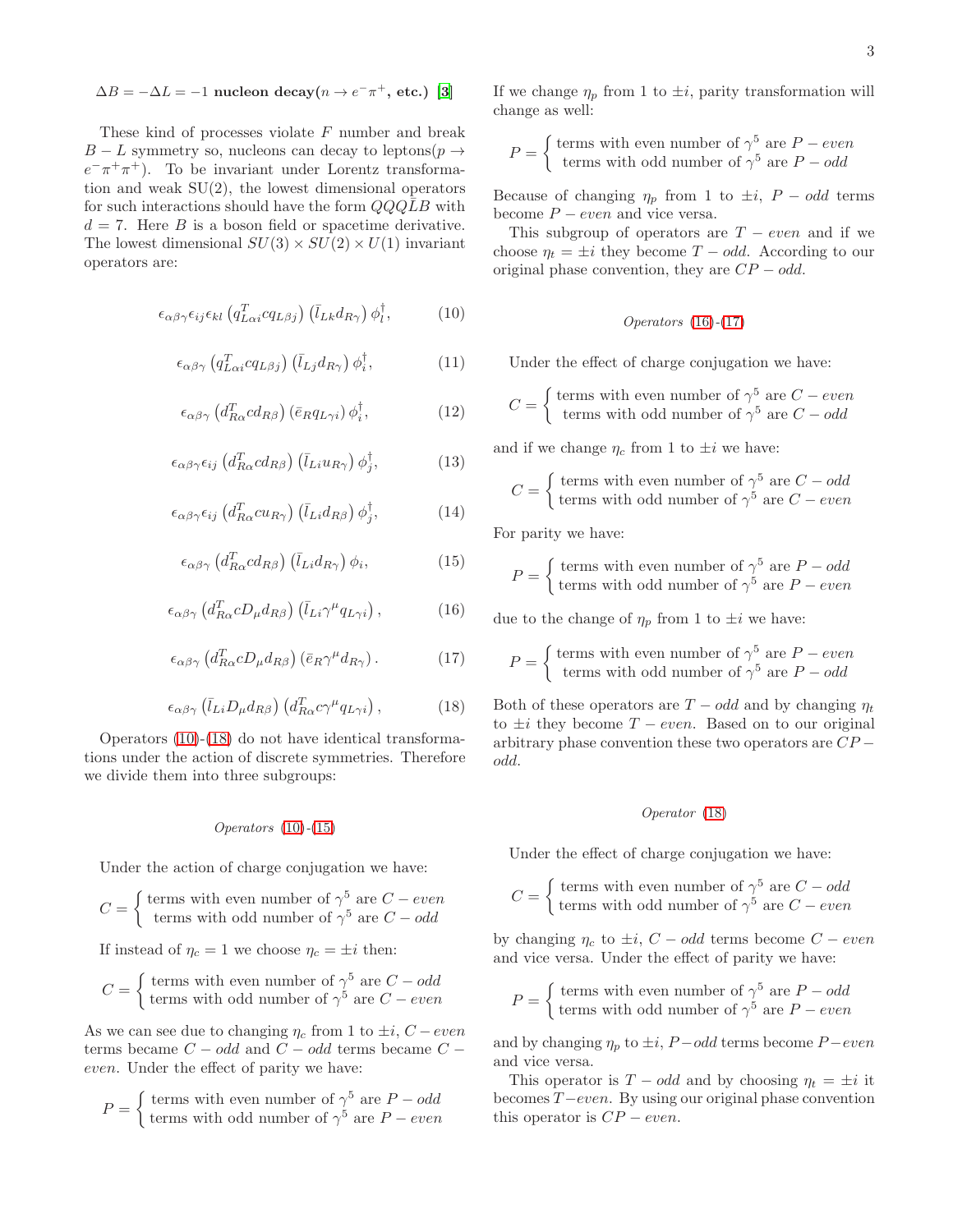The operators  $(10)-(18)$  $(10)-(18)$  have the ability to destroy three quarks in the initial state and create one lepton in the final state. On the other hand, they all break  $B - L$ symmetry and violate  $F$  number. As we have seen, for these operators the values  $(\pm 1, \pm i)$  do not form the correct set of arbitrary phases due to the fact that different values of this set will lead to the different transformations under  $C, P, T$  and  $CP$ . With the use of Appendix we can see that operator structure of these interactions are such that they acquire fermionic arbitrary phase coefficients  $\eta_c^2$ ,  $\eta_p^2$  and  $\eta_t^2$  under the action of discrete transformations, which are equal to 1 for  $\eta_c$ ,  $\eta_p$ ,  $\eta_t = \pm 1$  and are equal to  $-1$  for  $\eta_c$ ,  $\eta_p$ ,  $\eta_t = \pm i$ .

$$
\Delta B = \frac{1}{3}\Delta L = -1
$$
 nucleon  
decay( $p \to D^0 e^+ \bar{\nu} \bar{\nu}, p \to e^+ e^+ \bar{\nu} \pi^- etc.$ ) [4]

To construct the lowest dimensional  $B-3L$  conserving  $SU(3) \times SU(2) \times U(1)$  invariant operators there are two possibilities:  $l_L l_L e_R u_R u_R u_R$  and  $l_L l_L l_L q_L u_R u_R$  with  $d =$ 9. Due to Fermi statistics  $u_R$  fields should not be all of the same generation. In the following operators  $u'_R =$  $c_R$ . Because of charm quark these operators can produce energetically forbidden  $p \to D^0 e^+ \bar{\nu} \bar{\nu}$  and can not produce  $p \to e^+ \bar{\nu} \bar{\nu}$  [\[3,](#page-5-3) [4](#page-5-4)]. These operators are:

<span id="page-3-0"></span>
$$
\epsilon_{\alpha\beta\gamma}\epsilon_{ij}(l_{Li}^Tcl'_{Lj})(e_R^Tcu_{R\alpha})(u_{R\beta}^Tcu'_{R\gamma})\tag{19}
$$

$$
\epsilon_{\alpha\beta\gamma}\epsilon_{ij}\epsilon_{kl}(l_{Li}^Tcl_{Lj}')(l_{Lk}^Tcq_{Ll\alpha})(u_{R\beta}^Tcu_{R\gamma}')(20)
$$

Operators which mediate processes like  $p \to e^+e^+\bar{\nu}\pi^$ and  $p \to e^+ \mu^+ \bar{\nu} \pi^-$  should be built with higher dimensions,  $d = 11$ . Such operators are:

<span id="page-3-1"></span>
$$
\epsilon_{\alpha\beta\gamma}\epsilon_{ij}\epsilon_{km}\epsilon_{ln}(l_{Li}^T c\sigma_{\mu\nu}l_{Lj})(q_{Lk}^T c\sigma^{\mu\nu}q_{Ll})(u_R^T c\epsilon_R)\phi_m\phi_n
$$
\n(21)

Operators [\(19\)](#page-3-0)-[\(21\)](#page-3-1) have the ability to annihilate three quarks in the initial state and create a net of three antileptons in the final state. Therefore, they break  $B - L$ symmetry and violate  $F$  number. These operators have the same discrete transformations and for the action of charge conjugation we have:

$$
C = \begin{cases} \text{terms with even number of } \gamma^5 \text{ are } C - even \\ \text{terms with odd number of } \gamma^5 \text{ are } C - odd \end{cases}
$$

If we change  $\eta_c$  from 1 to  $\pm i$ ,  $C - even$  terms become  $C - odd$  and vice versa. For parity we have:

$$
P = \begin{cases} \text{terms with even number of } \gamma^5 \text{ are } P\text{-odd} \\ \text{terms with odd number of } \gamma^5 \text{ are } P\text{-even} \end{cases}
$$

If we change  $\eta_p$  to  $\pm i$ ,  $P - even$  terms become  $P - odd$ and vice versa.

These operators are  $T - even$  and by choosing  $\eta_t =$  $\pm i$ , they become  $T - odd$ . Also, by using our original arbitrary phase convention these operators are  $CP - odd$ . Under the action of  $C, P$  and  $T$  these operators acquire fermionic phase coefficients  $\eta_c^6$ ,  $\eta_p^6$  and  $\eta_t^6$ , which are equal to 1 for  $\eta_c$ ,  $\eta_p$ ,  $\eta_t = \pm 1$  and are equal to -1 for  $\eta_c$ ,  $\eta_p, \eta_t = \pm i$ . Therefore, for these operators which break  $B - L$  symmetry and violate F number the set  $(\pm 1, \pm i)$ is not the correct set of fermionic arbitrary phases, due to the fact that these values don not lead to the identical discrete transformations.

$$
\Delta B = -\frac{1}{3}\Delta L = -1
$$
 nucleon decay $(n \to \nu \nu e^- \pi^+, n \to \nu \nu \nu$   
etc.) [3]

The lowest dimensional  $SU(3) \times SU(2) \times U(1)$  operators for  $\Delta B = -\frac{1}{3}\Delta L = -1$  have d=10. The only processes of nucleon decay which can be produced by these operators involve a single left-handed charged lepton.  $(n \to \nu \nu e_L^-\pi^+, p \to \nu \nu e_L^-\pi^+\pi^+, n \to \nu \nu e_L^-\overline{K}^+)$ These operators are:

<span id="page-3-2"></span>
$$
\epsilon_{\alpha\beta\gamma}\epsilon_{ij}\epsilon_{kl}(\bar{d}_{R\alpha}l_{Li})(\bar{d}_{R\beta}l_{Lj})(\bar{d}_{R\gamma}l_{Lk})\phi_l \qquad (22)
$$

$$
\epsilon_{\alpha\beta\gamma}\epsilon_{ij}\epsilon_{kl}(-d_{R\alpha}^{\dagger}Cd_{R\beta}^{\star})(\bar{d}_{R\gamma}l_{Li})(l_{Lj}^{T}Cl_{Lk})\phi_{l}
$$
 (23)

$$
\epsilon_{\alpha\beta\gamma}\epsilon_{il}\epsilon_{jk}(-d_{R\alpha}^{\dagger}Cd_{R\beta}^{\dagger})(\bar{d}_{R\gamma}l_{Li})(l_{Lj}^{T}Cl_{Lk})\phi_{l}
$$
 (24)

To have a nucleon decays which involve right handed charged leptons or three neutrinos  $(n \to \nu \nu \nu \text{ or } p \to$  $\nu\nu\nu\pi^+$ ) we should use operators with  $d \geq 12$ :

<span id="page-3-3"></span>
$$
\epsilon_{\alpha\beta\gamma}\epsilon_{il}\epsilon_{jm}\epsilon_{kn}(\bar{u}_{R\alpha}l_{Li})(\bar{d}_{R\beta}l_{Lj})(\bar{d}_{R\gamma}l_{Lk})\phi_l\phi_m\phi_n \quad (25)
$$

Operators  $(22)-(25)$  $(22)-(25)$  are able to destroy three quarks in the initial state and create a net of three leptons in the final state. Hence,  $B - L$  symmetry is broken and F number is conserved. These operators transform similarly under the action of discrete symmetries. For charge conjugation we have:

$$
C = \begin{cases} \text{terms with even number of } \gamma^5 \text{ are } C - even \\ \text{terms with odd number of } \gamma^5 \text{ are } C - odd \end{cases}
$$

choosing  $\eta_c = \pm i$  would not change this result. For parity we have:

$$
P = \begin{cases} \text{terms with even number of } \gamma^5 \text{ are } P - even \\ \text{terms with odd number of } \gamma^5 \text{ are } P - odd \end{cases}
$$

choosing  $\eta_p = \pm i$  would not change this result.

The above operators are  $T - even$  and changing  $\eta_t$  to  $\pm i$  will not change this transformation. With the use of our original phases, these interactions are  $CP$  –even. As we can see, for this group of operators which break  $B - L$ symmetry and conserve F number choosing any value of the set  $(\pm 1, \pm i)$  gives identical transformations. On the other way, under the action of discrete transformations they get the fermionic arbitrary phase coefficients  $|\eta_c|^6$ ,  $|\eta_p|^6$  and  $|\eta_t|^6$  which are equal to 1 for any choice of arbitrary phase.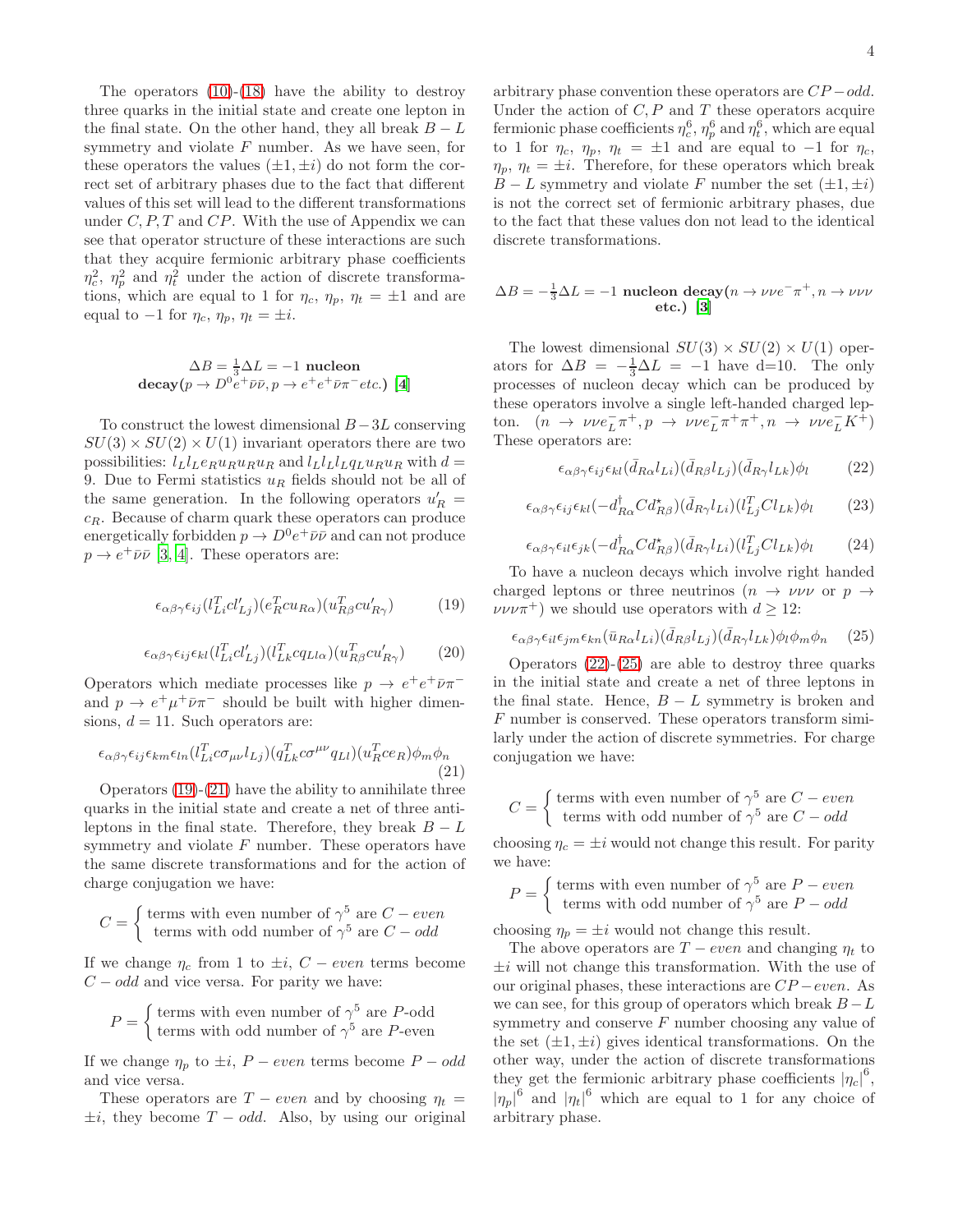$$
\Delta B = 2(n \to \bar{n} \text{ etc.}) \text{ [6]}
$$

This process violates  $B - L$  symmetry and F number. A detailed study of neutron oscillation has been done by Kao and Love [\[5](#page-5-5)] based on  $SU(3) \times SU(2) \times U(1)$  gauge group and subsequently by Rao and Shrock [\[6\]](#page-5-11) based on  $SU(3) \times U(1)_{em}$  gauge group and both have  $d = 9$ . Here we consider the latter, because it requires lower energy level for this process [\[7](#page-5-6)]. But our claim about discrete transformations would be valid for operators in [\[5](#page-5-5)] as well. Neutron oscillation operators have the form:

<span id="page-4-0"></span>
$$
(T_s)_{\alpha\beta\gamma\delta\rho\sigma} \left( u_{\chi_1}^{T\alpha} C u_{\chi_1}^{\beta} \right) \left( d_{\chi_2}^{T\gamma} C u_{\chi_2}^{\delta} \right) \left( d_{\chi_3}^{T\rho} C u_{\chi_3}^{\sigma} \right) \tag{26}
$$

$$
(T_s)_{\alpha\beta\gamma\delta\rho\sigma}(u_{\chi_1}^{T\alpha}Cd_{\chi_1}^{\beta})(u_{\chi_2}^{T\gamma}Cu_{\chi_2}^{\delta})(d_{\chi_3}^{T\rho}Cu_{\chi_3}^{\sigma}) \qquad (27)
$$

<span id="page-4-1"></span>
$$
(T_a)_{\alpha\beta\gamma\delta\rho\sigma}(u_{\chi_1}^{T\alpha}Cd_{\chi_1}^{\beta})(u_{\chi_2}^{T\gamma}Cu_{\chi_2}^{\delta})(d_{\chi_3}^{T\rho}Cu_{\chi_3}^{\sigma}) \qquad (28)
$$

where  $\chi_i = R$  or L and  $(T_s)_{\alpha\beta\gamma\delta\rho\sigma}$  and  $(T_a)_{\alpha\beta\gamma\delta\rho\sigma}$  are:

<span id="page-4-4"></span>
$$
(T_s)_{\alpha\beta\gamma\delta\rho\sigma} = \epsilon_{\rho\alpha\gamma}\epsilon_{\sigma\beta\delta} + \epsilon_{\sigma\alpha\gamma}\epsilon_{\rho\beta\delta} + \epsilon_{\rho\beta\gamma}\epsilon_{\sigma\alpha\delta} + \epsilon_{\sigma\beta\gamma}\epsilon_{\rho\alpha\delta}
$$
\n(29)

<span id="page-4-5"></span>
$$
(T_a)_{\alpha\beta\gamma\delta\rho\sigma} = \epsilon_{\rho\alpha\beta}\epsilon_{\sigma\gamma\delta} + \epsilon_{\sigma\alpha\beta}\epsilon_{\rho\gamma\delta} \tag{30}
$$

Operators [\(26\)](#page-4-0)-[\(28\)](#page-4-1) transform under the effect of charge conjugation in the way that:

$$
C = \begin{cases} \text{terms with even number of } \gamma^5 \text{ are } C-even \\ \text{terms with odd number of } \gamma^5 \text{ are } C-odd \end{cases}
$$

By choosing  $\eta_c = \pm i$ ,  $C - even$  terms become  $C - odd$ and vice versa. Under the effect of parity we have:

$$
P = \begin{cases} \text{terms with even number of } \gamma^5 \text{ are } P - odd \\ \text{terms with odd number of } \gamma^5 \text{ are } P - even \end{cases}
$$

Due to altering  $\eta_p$  to  $\pm i$ ,  $P - odd$  terms become  $P - even$ and vice versa.

These operators are  $T - even$  and if we change  $\eta_t$  to  $\pm i$  they all become  $T - odd$ . According to our original phase convention operators [\(26\)](#page-4-0)-[\(28\)](#page-4-1) are  $CP - odd$ . It is clear that for this group of operators the set  $(\pm 1, \pm i)$  can not be the appropriate set of fermionic arbitrary phases, because different values of this set lead to the different discrete transformation. On the other hand, they obtain arbitrary phase coefficients  $\eta_c^6$ ,  $\eta_p^6$  and  $\eta_t^6$  under the action of discrete transformations.

# $\Delta L = 2$  (neutrino masses, neutrino oscillation, etc.) [\[3](#page-5-3)]

The lowest dimensional  $SU(3) \times SU(2) \times U(1)$  Lorentz invariant operators have d=5. These operators are:

<span id="page-4-2"></span>
$$
l_{Li}^T Cl_{Lj} \phi_k \phi_l \epsilon_{ik} \epsilon_{jl} \tag{31}
$$

<span id="page-4-3"></span>
$$
l_{Li}^T Cl_{Lj} \phi_k \phi_l \epsilon_{ij} \epsilon_{kl} \tag{32}
$$

Interactions which can be produce by operators [\(31\)](#page-4-2)-[\(32\)](#page-4-3), such as neutrino oscillation or neutrinoless double– $\beta$  decay  $(nn \rightarrow e^-e^-pp$  by Eq.[\(32\)](#page-4-3)), violate  $B - L$  symmetry and F number. Beside the above operators, higher dimension  $\Delta L = 2$  operators with  $d = 7$ has been considered in reference [\[4\]](#page-5-4). Here we are interested in the transformation of these operators under the effect of discrete symmetries and all of these operators transform in the same way as follows. Under the action of charge conjugation we have:

$$
C = \begin{cases} \text{terms with even number of } \gamma^5 \text{ are } C - even \\ \text{terms with odd number of } \gamma^5 \text{ are } C - odd \end{cases}
$$

if we change the arbitrary phase  $\eta_c$  to  $\pm i$  then  $C - even$ terms become  $C - odd$  and vice versa. Under the action of parity we have:

$$
P = \begin{cases} \text{terms with even number of } \gamma^5 \text{ are } P - odd \\ \text{terms with odd number of } \gamma^5 \text{ are } P - even \end{cases}
$$

if we change  $\eta_p$  to  $\pm i$  then  $P - odd$  terms become  $P - even$ and vice versa.

Both of these operators are  $T - even$  and by choosing  $\eta_t = \pm i$  they become  $T - odd$ , and based on our original phase convention they are  $CP - odd$ . Thus, in the case of these operators which break  $B - L$  and violate F number, the set  $(\pm 1, \pm i)$  is not the correct set of fermionic arbitrary phase. On the other hand, under the action of discrete transformation they get fermionic phase coefficients  $\eta_c^2$ ,  $\eta_p^2$  and  $\eta_t^2$ .

$$
\Delta B = \Delta L = -2(H\bar{H} \text{ transition, etc.}) \text{ [7]}
$$

The  $d = 12$  operators which mediate  $H\overline{H}$  transition and double proton decay  $(pp \to e^+e^+)$  conserve  $B - L$ symmetry and break  ${\cal F}$  number:

<span id="page-4-6"></span>
$$
(e_{\chi_1}^T C e_{\chi_1}) (u_{\chi_2}^{T\alpha} C u_{\chi_2}^{\beta}) (d_{\chi_3}^{T\gamma} C u_{\chi_3}^{\delta}) (d_{\chi_4}^{T\rho} C u_{\chi_4}^{\sigma}) (T_s)_{\alpha\beta\gamma\delta\rho\sigma}
$$
\n(33)  
\n
$$
(u_{\chi_1}^{T\alpha} C u_{\chi_1}^{\beta}) (u_{\chi_2}^{T\gamma} C u_{\chi_2}^{\delta}) (d_{\chi_3}^{T\rho} C e_{\chi_3}) (d_{\chi_4}^{T\sigma} C e_{\chi_4}) (T_s)_{\alpha\beta\gamma\delta\rho\sigma}
$$

$$
(a_{\chi_1} \cup a_{\chi_1})(a_{\chi_2} \cup a_{\chi_2})(a_{\chi_3} \cup \epsilon_{\chi_3})(a_{\chi_4} \cup \epsilon_{\chi_4})(1_s)_{\alpha\beta\gamma\delta\rho\sigma}
$$
\n(34)

$$
(u_{\chi_1}^{T\alpha}Cu_{\chi_1}^{\beta})(d_{\chi_2}^{T\gamma}Cd_{\chi_2}^{\delta})(u_{\chi_3}^{T\rho}Ce_{\chi_3})(u_{\chi_4}^{T\sigma}Ce_{\chi_4})(T_s)_{\alpha\beta\gamma\delta\rho\sigma}
$$
\n(35)

$$
(u_{\chi_1}^{T\alpha}Cu_{\chi_1}^{\beta})(u_{\chi_2}^{T\gamma}Cd_{\chi_2}^{\delta})(u_{\chi_3}^{T\rho}Ce_{\chi_3})(d_{\chi_4}^{T\sigma}Ce_{\chi_4})\begin{Bmatrix} (T_s)_{\rho\sigma\gamma\delta\alpha\beta} \\ (T_a)_{\rho\sigma\gamma\delta\alpha\beta} \end{Bmatrix}
$$
(36)

<span id="page-4-7"></span>
$$
\left(u_{\chi_1}^{T\alpha} C d_{\chi_1}^{\beta}\right) \left(u_{\chi_2}^{T\gamma} C d_{\chi_2}^{\delta}\right) \left(u_{\chi_3}^{T\rho} C e_{\chi_3}\right) \left(u_{\chi_4}^{T\sigma} C e_{\chi_4}\right) \n\left\{\left(T_s\right)_{\alpha\beta\gamma\delta\rho\sigma}, \left(T_a\right)_{\alpha\beta\gamma\delta\rho\sigma}, \left(T_a\right)_{\rho\sigma\gamma\delta\alpha\beta}, \left(\tilde{T}_a\right)_{\alpha\beta\gamma\delta\rho\sigma}\right\} \tag{37}
$$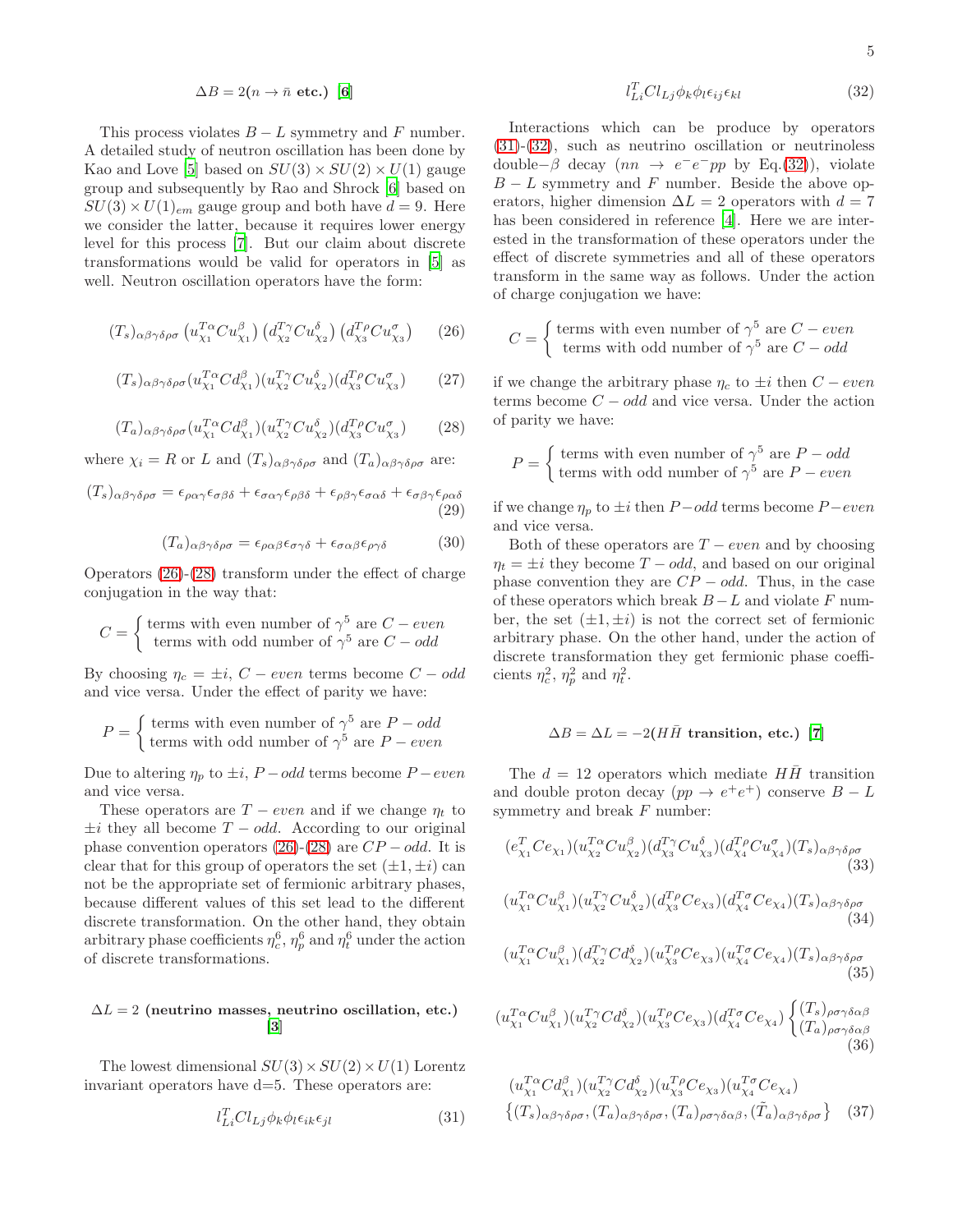where  $T_s$  and  $T_a$  are the same as eqs. [\(29\)](#page-4-4) and [\(30\)](#page-4-5) and  $\tilde{T}_a$  is:

$$
(\tilde{T}_a)_{\alpha\beta\gamma\delta\rho\sigma} = \epsilon_{\alpha\beta\rho}\epsilon_{\gamma\delta\sigma} - \epsilon_{i\beta\sigma}\epsilon_{\gamma\delta\rho} \tag{38}
$$

For the transformation of these operators under charge conjugation we have:

$$
C = \begin{cases} \text{terms with even number of } \gamma^5 \text{ are } C \text{-even} \\ \text{terms with odd number of } \gamma^5 \text{ are } C \text{-odd} \end{cases}
$$

changing  $\eta_c$  to  $\pm i$  would not alter the above transformations. For parity we have:

$$
P = \begin{cases} \text{terms with even number of } \gamma^5 \text{ are } P\text{-even} \\ \text{terms with odd number of } \gamma^5 \text{ are } P\text{-odd} \end{cases}
$$

choosing  $\eta_p = \pm i$  would not change the above transformations.

All of the above operators are  $T$  –even and by choosing  $\eta_t = \pm i$  this results would not change. These operators are  $CP - even$  as well. As we can see for operators [\(33\)](#page-4-6)-[\(37\)](#page-4-7) which conserve  $B - L$  and break F number discrete transformations will not change by switching fermionic arbitrary phases from  $\pm 1$  to  $\pm i$ , due to the fact that they acquire phase coefficients  $\eta_c^8$ ,  $\eta_p^8$  and  $\eta_t^8$ .

#### **CONCLUSION**

In this paper we have collected baryon- and leptonnonconserving operators from different references to evaluate discrete transformations of them.

It has long been assumed that the values  $(\pm 1, \pm i)$  form the correct set of arbitrary phases for fermionic field operators. In this paper we have shown that for any operator which break  $B - L$  symmetry and violate F number the set  $(\pm 1, \pm i)$  is not the correct set of fermionic arbitrary phases. For this class of operators changing the phases form  $\pm 1$  to  $\pm i$  will not lead to the same discrete transformations. Therefor, the set  $(\pm 1, \pm i)$  do not form the appropriate set of arbitrary phases for this class of operators.

#### ACKNOWLEDGMENTS

I am grateful for valuable discussion with Masud Chaichian and Michael Eides. When we were working on the last version of this manuscript, we came across a paper by G. Feinberg and S. Weinberg [\[14](#page-6-2)] in which they have considered parity transformation of Hamiltonians which need different set of fermionic arbitrary phases from the set  $(\pm 1, \pm i)$ .

## APPENDIX

In the following table we list discrete transformation of fermion bilinears under the action of  $C$ ,  $P$  and  $T$ . These fermion bilinears are used as building blocks of the interacting operators. We do not choose any specific value for the arbitrary phases and they are written as  $\eta_c$ ,  $\eta_p$  and  $\eta_t$ . It is easy to see that under the action of discrete transformations, fermion bilinears in the form of  $\bar{\psi}(\gamma - matrices)\psi$  acquire arbitrary phase coefficients  $|\eta_c|^2$ ,  $|\eta_p|^2$  and  $|\eta_t|^2$  which is equal to 1 for any value of arbitrary phases. But fermion bilinears in the form of  $\psi^T(\gamma - matrices)\psi$  acquire arbitrary phase coefficients  $\eta_c^2$ ,  $\eta_p^2$  and  $\eta_t^2$  which are equal to 1 for  $\eta_c = \eta_p = \eta_t = \pm 1$ and they are equal to  $-1$  for  $\eta_c = \eta_p = \eta_t = \pm i$ .

By the shorthand notation  $(-1)^{\mu}$  we mean,  $(-1)^{\mu} \equiv 1$ for  $\mu = 0$  and  $(-1)^{\mu} \equiv -1$  for  $\mu = 1, 2, 3$ .

|                                                       | $\overline{C}$ | P                                                                                  | Т                                                                                     |
|-------------------------------------------------------|----------------|------------------------------------------------------------------------------------|---------------------------------------------------------------------------------------|
| $\psi^T c \psi$                                       | $+\eta_c^2$    | $-\eta_p^2$                                                                        | $+\eta_t^2$                                                                           |
| $\psi^T c \gamma^5 \psi$                              | $-\eta_c^2$    | $+\eta_p^2$                                                                        | $+\eta_t^2$                                                                           |
| $\bar{\psi}\psi$                                      | $+1$           | $+1$                                                                               | $+1$                                                                                  |
| $\bar{\psi}\gamma^5\psi$                              | $-1$           | $-1$                                                                               | $+1$                                                                                  |
| $\psi^T c D^{\mu} \psi$                               | $-\eta_c^2$    | $-(-1)^{\mu}\eta_{p}^{2}$                                                          | $-(-1)^{\mu} \eta_t^2$                                                                |
| $\psi^T c D^\mu \gamma^5 \psi$                        | $+\eta_c^2$    | $(-1)^{\mu} \eta_{p}^{2}$                                                          | $-(-1)^{\mu}\eta_t^2$                                                                 |
| $\bar{\psi}\gamma^{\mu}\psi$                          | $-1$           | $(-1)^{\mu}$                                                                       | $(-1)^{\mu}$                                                                          |
| $\bar{\psi}\gamma^{\mu}\gamma^5\psi$                  | $+1$           | $-(-1)^{\mu}$                                                                      | $(-1)^{\mu}$                                                                          |
| $\psi^T c \gamma^\mu \psi$                            | $-\eta_c^2$    | $-(-1)^{\mu}\eta_{p}^{2}$                                                          | $(-1)^{\mu} \eta_t^2$                                                                 |
| $\psi^T c \gamma^\mu \gamma^5 \psi$                   | $+\eta_c^2$    | $(-1)^{\mu} \eta_{p}^{2}$                                                          | $(-1)^{\mu} \eta_t^2$                                                                 |
| $\bar{\psi}D^{\mu}\psi$                               | $+1$           | $(-1)^{\mu}$                                                                       | $-(-1)^{\mu}1$                                                                        |
| $\bar{\psi}D^{\mu}\gamma^5\psi$                       | $^{-1}$        | $-(-1)^{\mu}$                                                                      | $-(-1)^{\mu}$                                                                         |
| $\psi^T c \sigma^{\mu\nu} \psi$                       | $-\eta_c^2$    | $-(-1)^{\mu}(-1)^{\nu}\eta_{p}^{2}\left  -(-1)^{\mu}(-1)^{\nu}\eta_{t}^{2}\right $ |                                                                                       |
| $\psi^T c \sigma^{\mu\nu} \gamma^5 \psi$ $+ \eta_c^2$ |                |                                                                                    | $(-1)^{\mu}(-1)^{\nu}\eta_{p}^{2}$ $\left  -(-1)^{\mu}(-1)^{\nu}\eta_{t}^{2} \right $ |

∗ [ehsan.jafari@uky.edu](mailto:ehsan.jafari@uky.edu)

- <span id="page-5-1"></span><span id="page-5-0"></span>[1] S. Weinberg, [Phys. Rev. Lett.](http://journals.aps.org/prl/abstract/10.1103/PhysRevLett.43.1566) 43, 1566 (1979).
- <span id="page-5-2"></span>[2] F. Wilczek and A. Zee, [Phys. Rev. Lett.](http://journals.aps.org/prl/abstract/10.1103/PhysRevLett.43.1571) 43, 1571 (1979).
- <span id="page-5-3"></span>[3] S. Weinberg, Phys. Rev. D 22[, 1694 \(1980\).](http://journals.aps.org/prd/abstract/10.1103/PhysRevD.22.1694)
- <span id="page-5-4"></span>[4] H. A. Weldon and A. Zee, [Nucl. Phys. B](http://www.sciencedirect.com/science/article/pii/0550321380902187) 173, 269 (1980).
- <span id="page-5-5"></span>[5] T. K. Kuo and S. T. Love, [Phys. Rev. Lett.](http://journals.aps.org/prl/abstract/10.1103/PhysRevLett.45.93) 45, 93 (1980).
- <span id="page-5-11"></span>[6] S. Rao and R. Shrock, Phys. Lett. 116B[, 238 \(1982\).](http://www.sciencedirect.com/science/article/pii/0370269382903331)
- <span id="page-5-6"></span>[7] W. E. Caswell and J. Milutinović and G. Senjanović Phys. Lett. 122B[, 373 \(1983\).](http://www.sciencedirect.com/science/article/pii/037026938391585X)
- <span id="page-5-7"></span>[8] A. D. Sakharov, [JETP Lett. \(USSR\)\(Engl. Transl.\)](http://mr.crossref.org/iPage?doi=10.1070%2FPU1991v034n05ABEH002497) 5, 24 (1967).
- <span id="page-5-8"></span>[9] W. Bernreuther, [Lect. Notes Phys.](http://link.springer.com/chapter/10.1007/3-540-47895-7_7) 591, 237 (2002) and the references therein.<br>Z. Berezhiani
- <span id="page-5-9"></span>[10] Z. Berezhiani and A. Vainshtein, arXiv preprint [arXiv:1506.05096 \(2015\).](http://arxiv.org/abs/1506.05096)
- <span id="page-5-10"></span>[11] K. Fujikawa and A. Tureanu, arXiv preprint [arXiv:1510.00868 \(2015\).](http://arxiv.org/abs/1510.00868)